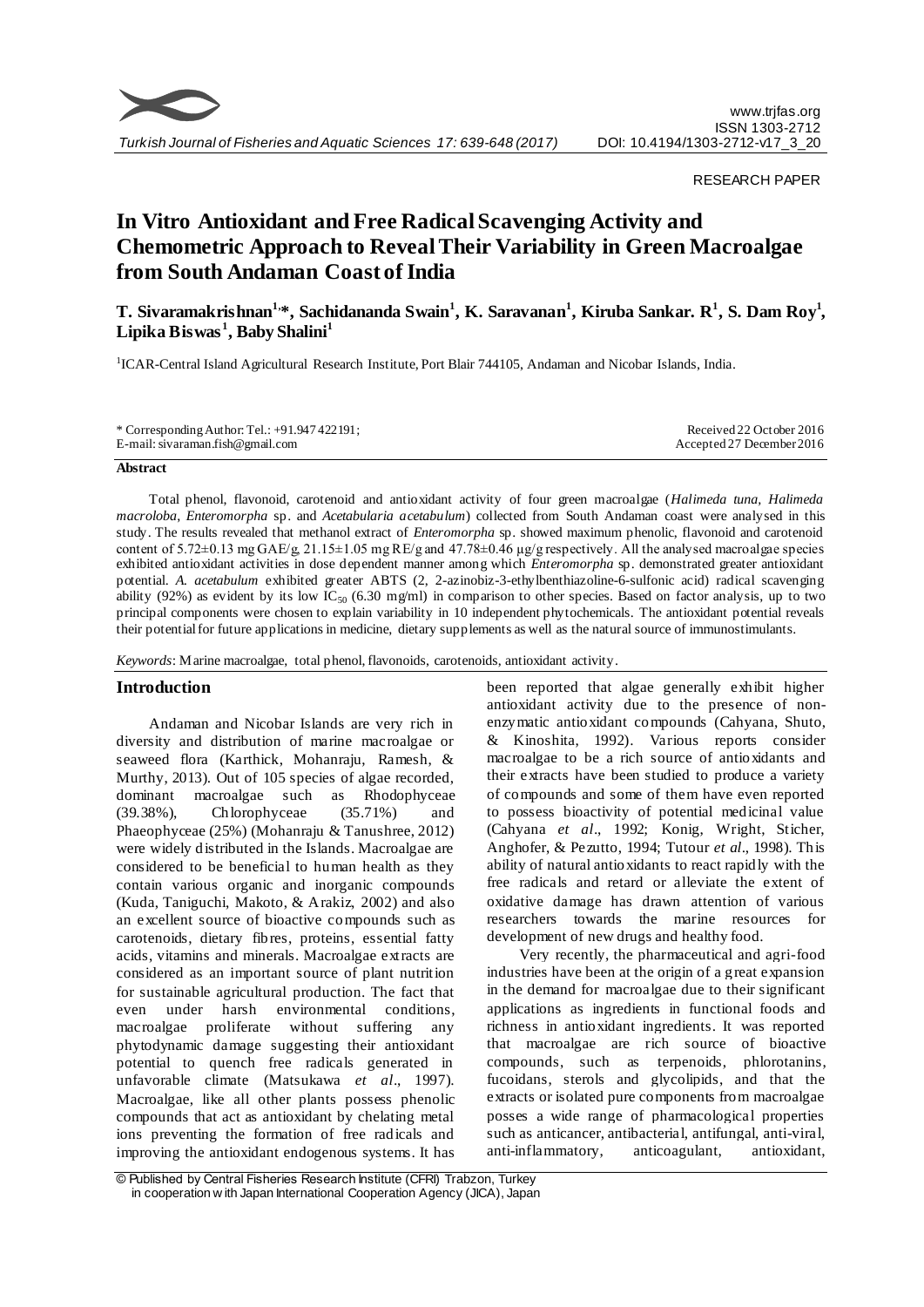hypoglycaemic, hypolipidemic, antimelanogenic, anti-bone loss, hepatoprotective and neuroprotective activities (Chakraborty & Paulraj, 2010).

The importance of macroalgae as a source of novel bioactive substances is growing rapidly and researchers revealed that marine algal originated compounds exhibit various biological activities (Wijesekara & Kim, 2010). The antioxidant activities of various macroalgae have been reported by various research groups (Ganesan, Chandini, & Bhaskaran, 2008; Is mail & Hong, 2002; Matsukawa *et al*., 1997; Megha & Sabale, 2013; Boonchum *et al*., 2011; Foon, Ai, Kuppusamy, Yusoff, & Govindan, 2013; Seenivasan, Rekha, Indu, & Geetha, 2013; Farasat, Nejad, Seyed, & Namjooyan, 2014). Therefore, various natural pigments isolated from marine algae have attracted much attention in the field of food, cosmetic and pharmacology. Free radicals are often generated as by-products of biological reactions or from exogenous factors. Reactive oxygen species, generated in organisms as an integral part of metabolism are highly reactive and can cause cellular dysfunction and cytotoxicity. The involvements of free radicals in the pathogenesis of a large number of diseases are well documented. However, to the best of our knowledge there are no reports on the antioxidant activity of green macroalgae from Andaman Islands. Thus, the aim of this study is to estimate the total phenol, flavonoid, carotenoid content and to assess the antioxidant activity of the four selected green macroalgae namely *Halimeda tuna* (J. Ellis & Solander) J. V. Lamouroux.*, Halimeda macroloba*  Decaisne*, Enteromorpha* sp. *and Acetabularia acetabulum* (Linnaeus) P. C. Silva.

Chemometrics as the science of relating measurements made on a chemical system or process to the state of the system via application of mathematical or statistical methods. Principal Component Analysis (PCA) is a class of chemometrics, mostly used as a tool in [exploratory](https://en.wikipedia.org/wiki/Exploratory_data_analysis)  [data analysis](https://en.wikipedia.org/wiki/Exploratory_data_analysis) and for making [predictive models.](https://en.wikipedia.org/wiki/Predictive_modeling) The central idea of PCA is to reduce the dimensionality of a data set consisting of a large number of interrelated variables, while keeping maximum variation in the data set. It can be done by [eigen value decomposition](https://en.wikipedia.org/wiki/Eigendecomposition_of_a_matrix) of a data [covariance](https://en.wikipedia.org/wiki/Covariance) (or [correlation\)](https://en.wikipedia.org/wiki/Correlation) matrix or [singular](https://en.wikipedia.org/wiki/Singular_value_decomposition) [value decomposition](https://en.wikipedia.org/wiki/Singular_value_decomposition) of a [data matrix,](https://en.wikipedia.org/wiki/Data_matrix_(multivariate_statistics)) usually after mean centering (and normalizing or using [Z-scores\)](https://en.wikipedia.org/wiki/Z-score) the data matrix for each attribute (Abdi & Williams,

2010). Factor analysis typically incorporates more domain specific assumptions about the underlying structure and solves eigenvectors of a slightly different matrix. In the language of factor analysis, the proportion of variance of a particular item that is due to common factors (shared with other items) is called communality*.* Therefore, an additional task has to be faced when applying this model to estimate the communalities for each variable, that is, the proportion of variance that each item has in common with other items.

# **Materials and Methods**

### **Collection and Preparation of Macroalgae Extract**

Four species of green macroalgae such as *H. tuna, H. macroloba, Enteromorpha* sp. and *A. acetabulum* were collected along the South Andaman coast at three different locations during low tide and GPS coordinates for each sampling station was recorded (Table 1). The samples were thoroughly washed with seawater to remove epiphytes, sand and pebbles and immediately transported to the laboratory in ice box, where they were washed with freshwater to remove salt. The samples were shade dried at room temperature for 3-4 days. The dried samples were then homogenised with pestle and mortar and stored at 4ºC for further analysis. One gram of dried sample was extracted with 50 ml of 80% methanol twice at room temperature followed by centrifugation at 4500 g for 10 minutes. The supernatant was pooled and filtered through Whattman No. 1 filter paper into fresh tubes and stored at 4ºC for further analysis. For carotenoid estimation, 80% of acetone was used.

### **Total Phenolic Content**

Estimation of total phenolic content (TPC) of the sample was done by Folin-Ciocalteau (FC) assay described by Singleton and Rossi (1985) with minor modification. 200 µl of extracted sample was mixed with 200 µl FC reagent (0.5 N) followed by 1.6 ml 7.5%  $\text{Na}_2$  CO<sub>3</sub> and incubated for 2 hours in dark at room temperature. The absorbance was measured at 765 nm using UV-visible spectrophotometer. Gallic acid was used as standard and the phenolic contents were expressed as Gallic Acid Equivalents (mg GAE/g) of macroalgae extract.

| Sl No. | Name of the macroalgae sample         | Location              | <b>GPS</b> Coordinates       |
|--------|---------------------------------------|-----------------------|------------------------------|
|        | Halimeda tuna (J. Ellis & Solander)   | Old Wandoor Beach     | N 11°34'01.2"; E 92°37'05.1" |
|        | J. V. Lamouroux                       |                       |                              |
| 2.     | Halimeda macroloba Decaisne           | Old Wandoor Beach     | N 11°34'01.2"; E 92°37'05.1" |
| 3.     | Enteromorpha sp.                      | Carbyn's Cove Beach & | N 11°38'35"; E 92°44'54"     |
|        |                                       | Marina Park           | N 11°40'15.6"; E 92°44'15.7" |
| -4.    | Acetabularia acetabulum (Linnaeus) P. | Marina Park           | N 11°40'15.6"; E 92°44'15.7" |
|        | C. Silva                              |                       |                              |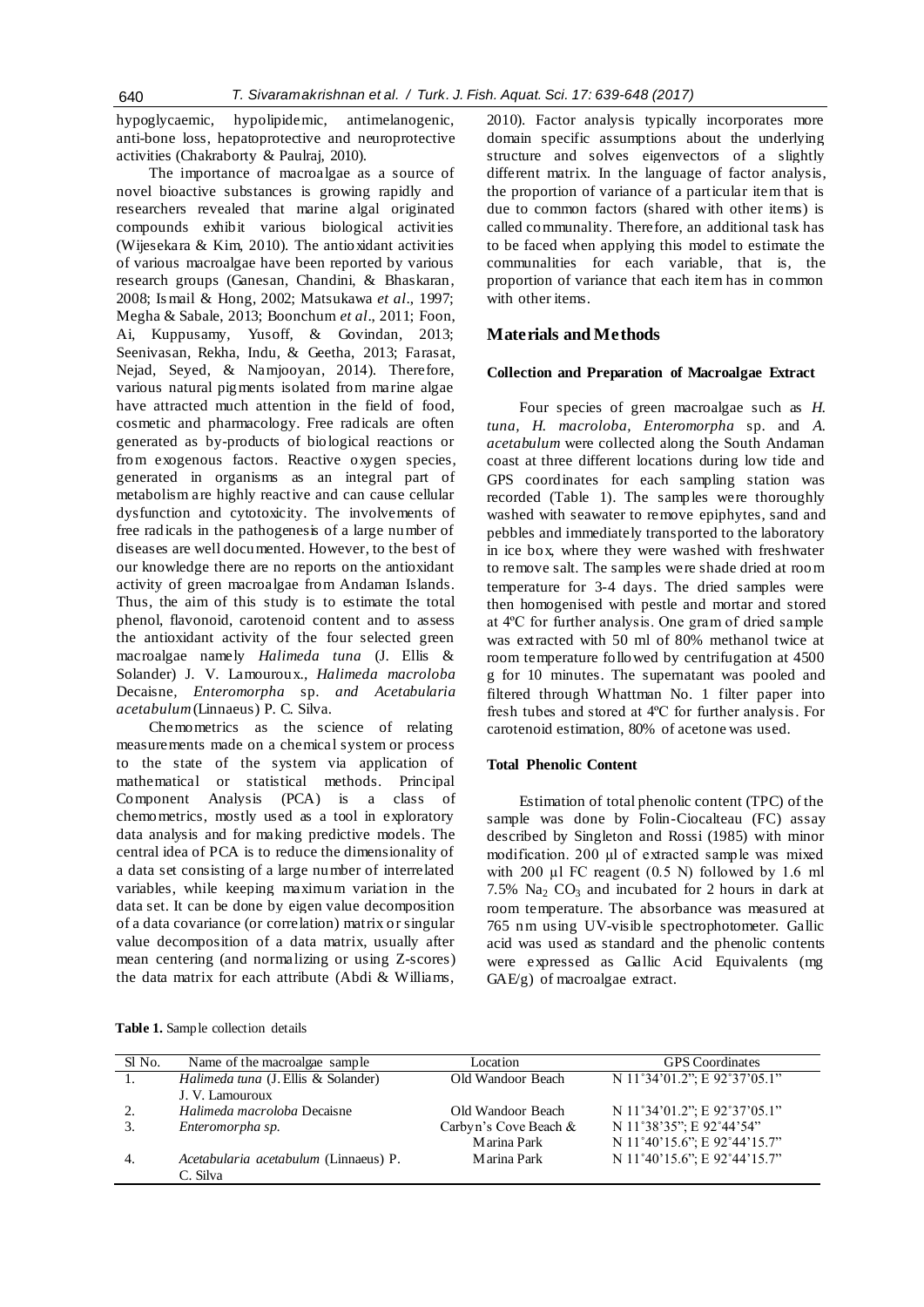### **Total Flavonoid Content**

Flavonoid content of the macroalgae extract was determined by spectrophotometric method of Zishen, Mengcheng, and Jianming (1999) with slight modification. 0.5 ml of sample was mixed with 0.3 ml 15% sodium nitrite, 0.6 ml 10% ammonium chloride hexahydrate and 3 ml of 1N sodium hydroxide after an interval of 5 minutes. Absorbance was immediately measured at 510 nm. Flavonoid content was expressed as Rutin equivalents of extract (mg  $RE/g$ ).

### **Total Carotenoid Content**

Carotenoid content of the acetone extracted samples were determined by spectrophotometric method of Ranganna (1997).

# **DPPH (1, 1-Diphenyl-2-Picrylhydrazyl) Radical Scavenging Activity**

The scavenging effects of the macroalgae extracts were determined according to the method of Yen and Chen (1995) with minor modifications. 200 µl aliquot of each extracts were mixed with 100 µl of 0.16 mM DPPH methanolic solution. The mixture was incubated in dark for 30 minutes and then the<br>absorbance was recorded at 517 nm in absorbance was recorded at 517 nm in spectrophotometer. The half-maximal inhibitory concentration (IC50) was calculated by the linear regression analysis and expressed as mean of determinations. Ascorbic acid was used as control.

% inhibition of DPPH radical (scavenging activity) = 
$$
(A_{control} - A_{sample}/A_{control}) \times 100
$$

where  $A_{control}$  is the absorbance of the control (without extract) and  $A_{sample}$  is the absorbance in the presence of the extract/standard.

The IC50 (concentration for 50% inhibition) values of all the methods were calculated by using linear regression analysis. All the experiments were repeated thrice. Higher the IC50 value, lower is the scavenging activity.

## **ABTS (2, 2-Azinobiz-3-Ethylbenthiazoline-6- Sulfonic Acid) Radical Cation Scavenging Activity**

ABTS radical cation scavenging activity of the extract was determined by Re *et al*. (1999) with minor modification. ABTS was prepared by mixing 20 mM<br>ABTS solution with 70 mM potassium ABTS solution with 70 mM potassium peroxodisulphate, 24 hours prior to use. 100 µl aliquot of the extracts were made up to 10 ml with distilled water and mixed with 3.9 ml of ABTS reagent and absorbance of these solutions was measured at 734 nm after 5 minutes. Trolox was used as standard.

% inhibition of ABTS radical=(
$$
A_{\text{control}}-A_{\text{sample}}/A_{\text{control}}
$$
)  
x100

where A<sub>control</sub> is the absorbance of the control (without extract) and Asample is the absorbance in the presence of the extract/ standard.

### **FRAP (Ferric Reducing Antioxidant Power)**

The ferric reducing activity of the samples was determined by the method of Benzie and Strain (1999) with minor modification. Sample in different aliquot, were made up to 1 ml with distilled water and mixed with 900  $\mu$ l reagent solution [10 mM 2,4,6trispyridyl trizine, 20 mM ferric chloride hexahydrate and acetate buffer (0.2 M acetic acid and 0.02 M of sodium acetate at pH- 3.6). Absorbance was measured at 595 nm and ferric sulphate was used as standard. The radical scavenging activity was measured using similar equations as DPPH and ABTS methods.

### **Total Antioxidant Activity (TAA)**

Total antioxidant activity of methanolic extracts was quantified by Prieto, Pineda, and Aguilar (1999) method with slight modification. 0.2 mg/ml of samples in different aliquots were mixed with 1 ml each of the three reagent solutions (0.6 M sulphuric acid, 28 mM sodium phosphate and 4 mM ammonium molybdate). The samples were incubated at 95˚ C for 90 minutes in water bath. Absorbance was measured at 695 nm. Total antioxidant activity was expressed as mg of ascorbic acid per gram of extract.

## **Hydrogen Peroxide (H**₂**O**₂**) Radical Scavenging Activity**

The  $H_2O_2$  scavenging activity was determined by Ruch, Cheng, and Klaunig (1989) method with minor modification. 0.6 ml of 40 mM  $H_2O_2$  solution prepared in phosphate buffer (pH-7.4) was added to the extracts and ascorbic acid (control) and the absorbance of  $H_2O_2$  were determined at 230 nm.

% inhibition of  $H_2O_2$  radical= $(A_{control} - A_{sample}/A_{control})$ x100

where  $A_{\text{control}}$  is the absorbance of the control (without extract) and Asample is the absorbance in the presence of the extract.

### **Metal Chelating Agent (MCA)**

Metal chelating activity of macroalgae samples were determined by Decker and Welch (1990) method. 0.1 ml of samples was mixed with reagent (0.1 ml of 2 mM ferric chloride and 0.2 ml of 5 mM of ferrozine). The mixture was stirred fastly and kept for incubation at room temperature for 10 minutes. Absorbance was measured at 562 nm. EDTA was used as standard.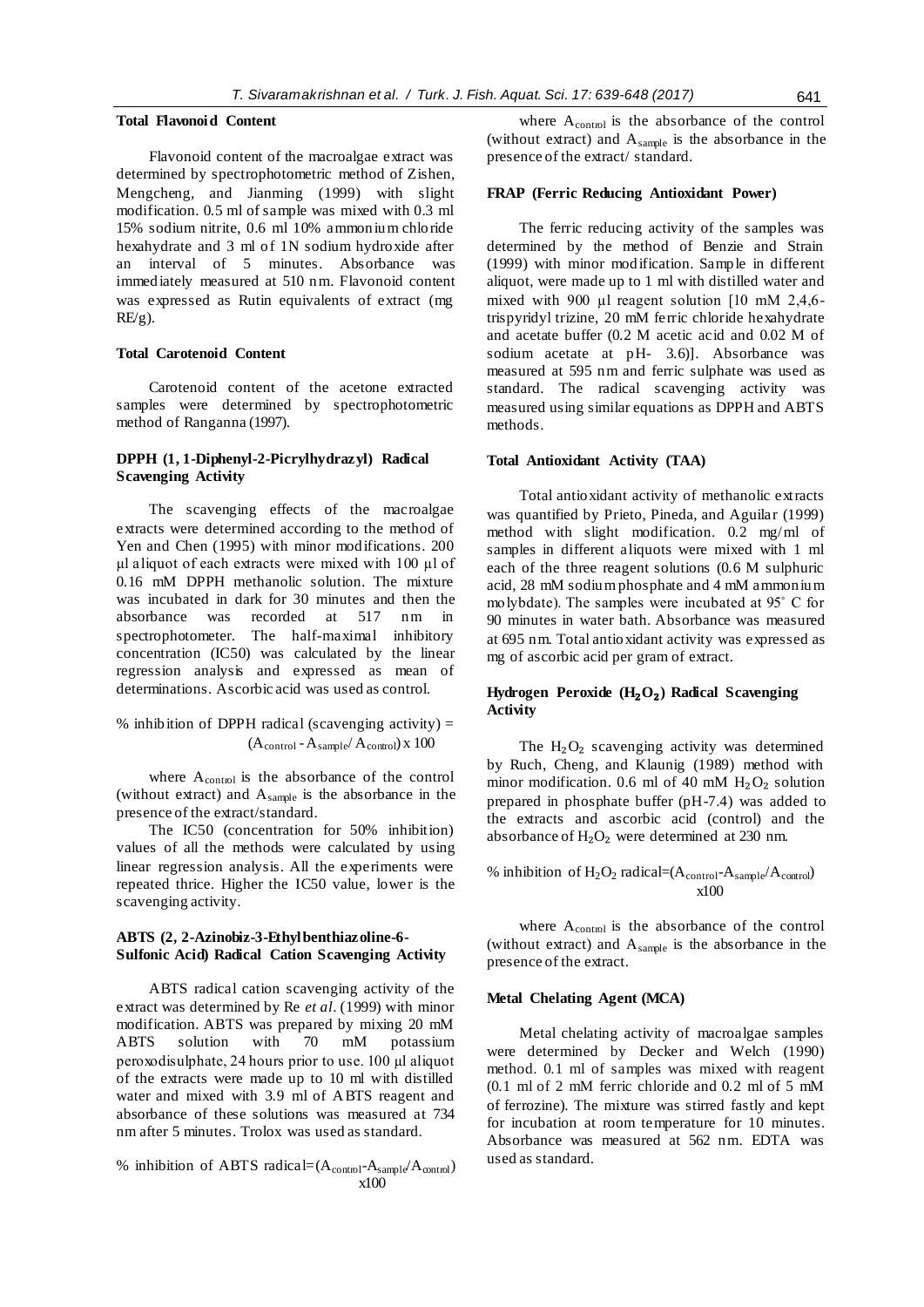% Metal chelating activity= $(A_{control} - A_{sample}/A_{control})$ x100

where, A<sub>control</sub> is the absorbance of the control and Asample is the absorbance of the extract/standard.

#### **Reducing Power**

Reducing power of the methanol extract was determined by Oyaizu (1986) method with minor modification. Different concentration of sample was mixed with 2.5 ml of phosphate buffer (0.2 M, 6.6 pH) and 2.5 ml of potassium ferric cyanide (1%) and incubated for 30 minutes at 50°C. 2.5 ml of Trichloroacetic acid (10%) was added after incubation and centrifuged at 3000 rpm for 10 minutes. 2.5 ml solution from the upper layer was mixed with 2.5 ml of distilled water and 0.5 ml ferric chloride (0.1%). Absorbance was measured at 700 nm. Butylated hydroxytoluene (BHT) methanolic solution was used as standard.

### **Statistical Analysis**

Data were expressed as mean  $\pm$  standard error in three replicates. All the statistical analysis was carried out using SPSS 17.0. To determine whether there were any difference among the means, one way analysis (ANOVA) and the Duncan's multiple range test were applied to the result and P values<0.05 regarded to be significant. The correlation and factor analysis was performed using SAS (Version 9.3, SAS Institute Inc., Carry, NC). For a visualisation of the data discrimination, PCA plots mapped variables (10 phytochemicals) and samples (n=4) through loadings and scores in dimensional spaces determined by PCs with eigen values >1.0 based on a Kaiser's rule (Kaiser, 1960).

### **Results and Discussion**

# **Total Phenol, Flavonoid and Carotenoid Content**

The total phenol content of the selected four green macroalgae is shown in Table 2. Total phenolic content varied between 2.506±0.16 (*H. tuna*) and 5.72±0.13 mg GAE/g (*Enteromorpha* sp*)* with the coefficient of variation (C.V) of 37.97%. Significant difference (P<0.05) was observed in all species. In this study, the highest phenolic content is 10 times lower (49.75 mg GAE/g) as per report by Ghannam, Cox, and Gupta (2010). The reason might be the difference in growth period, geographic location, storage type, genetic diversity, etc., solvent used (methanol) may not be efficient to extract the phenolic compounds or due to the loss of some phenolic compounds during sample preparation from the tissue matrix causing low phenolic content. Similar trend was found for flavonoid content which varied from  $6.3\pm0.1$  to  $21.15\pm1.05$  mg RE/g with the C.V of 64.01%. The highest content of flavonoids may be due to high content of total phenolics in *Enteromorpha* sp*.* Flavonoid content ranging from 7.66 to 42.5 mg QE/g was recorded in different species of brown algae by Ghannam *et al*. (2010). The flavonoid content of the two *Halimeda* sp. collected from the same location was significantly different. Similar results was recorded by Farasat *et al*. (2014) in *Ulva* sp. Carotenoid content was also found to be highest in *Enteromorpha* sp.  $(47.78\pm0.46 \text{ µg}/g)$  and lowest in *H. macroloba* (36.00±1.00). On contrary, Vimala and Poonghuzhali (2015) reported only 1.38 µg/g of carotenoid content in *Ulva reticulata*  Forsskal*.* Similar results were observed in *Chaetomorpha* sp.,  $(6.743 \pm 0.1 \text{ to } 18.17 \pm 2.2)$  by Farasat, Nejad, Seyed, and Namjooyan (2013) and *Codium adharens* C. Agardh (38.5 µg/g) by Seenivasan *et al*. (2013). The high content of these phytochemicals could explain its high radical scavenging activity.

# **In-Vitro Free Radical-Scavenging Activity**

The basic structure of the phenols and other structural factors play a fundamental role in the mechanis m by which these compounds are able to scavenge free radicals. As per the earlier report of Lata, Trampczynska, and Paczesna (2009), it is difficult to compare the phenolic content of macroalgae, as many variations can be principally caused by different growth period, geographic location, storage type, genetic diversity and many other factors. Scavenging activity is attributed to the presence of phenolic hydroxyl groups, particularly in

**Table 2.** Phytochemical and antioxidant activity of green macroalgae extracts

| Macroalgae sample                     | H. tuna                       | H. macroloba                   | Enteromorpha sp               | A. acetabulum                  | C.V    |
|---------------------------------------|-------------------------------|--------------------------------|-------------------------------|--------------------------------|--------|
| Phenol (mg $GAEg'$ )                  | $2.506 \pm 0.16$ <sup>d</sup> | $3.445 \pm 0.155$ <sup>b</sup> | $5.72 \pm 0.13$ <sup>a</sup>  | $3.116 \pm 0.422$              | 37.976 |
| Flavonoid (mg $REg^1$ )               | $6.3 \pm 0.1$ °               | $8.8 \pm 0.1b$                 | $21.15 \pm 1.05^{\text{a}}$   | $7.15 \pm 0.25$ <sup>bc</sup>  | 64.01  |
| Carotenoid ( $\mu$ g g <sup>1</sup> ) | 41.02 $\pm$ 0.21 <sup>b</sup> | $36.00 \pm 1.00$               | $47.78 \pm 0.46^{\circ}$      | $36.02 \pm 0.42$               | 13.868 |
| DPPH $(mg g-1)$                       | $20.78 \pm 0.32$              | $19.72 \pm 0.27$ °             | $27.1 \pm 0.35^{\circ}$       | $25.34 \pm 0.20^b$             | 15.267 |
| $ABTS$ (mg g <sup>-1</sup> )          | $4\pm 0.011$ <sup>c</sup>     | $5.875 \pm 0.16$ <sup>c</sup>  | $10.43 \pm 23^{\rm a}$        | $12.375 \pm 0.18^a$            | 47.639 |
| $FRAP(\mu g g^1)$                     | 152.89±2.53 <sup>b</sup>      | $154.74 \pm 1.28$ <sup>b</sup> | $164.3 \pm 1.04$ <sup>a</sup> | $156.21 \pm 0.78$ <sup>b</sup> | 3.203  |
| $TAA$ (mg g <sup>-1</sup> )           | $5.23 \pm 0.03$ <sup>a</sup>  | $4.11 \pm 0.004$ <sup>a</sup>  | $5.39 \pm 0.04$ <sup>a</sup>  | $2.06\pm0.73b$                 | 36.559 |
| $H_2O_2$ (mg g <sup>-1</sup> )        | 132.73±2.38 <sup>b</sup>      | $108.28 \pm 2.94$              | 153.84±3.49ª                  | $84.16 \pm 1.28$ <sup>d</sup>  | 25.185 |
| $MCA$ (mg g <sup>-1</sup> )           | $12.68 \pm 0.12$              | $10.62 \pm 0.49$ <sup>d</sup>  | $18.25 \pm 0.30$ <sup>a</sup> | $14.86 \pm 0.32$ <sup>b</sup>  | 23.132 |
| $RP$ (mg $g^{-1}$ )                   | $6.405 \pm 0.01$ <sup>d</sup> | $8.745 \pm 0.17$ °             | $12.87 \pm 0.27$ <sup>b</sup> | $13.74 \pm 0.05^{\mathrm{a}}$  | 33.15  |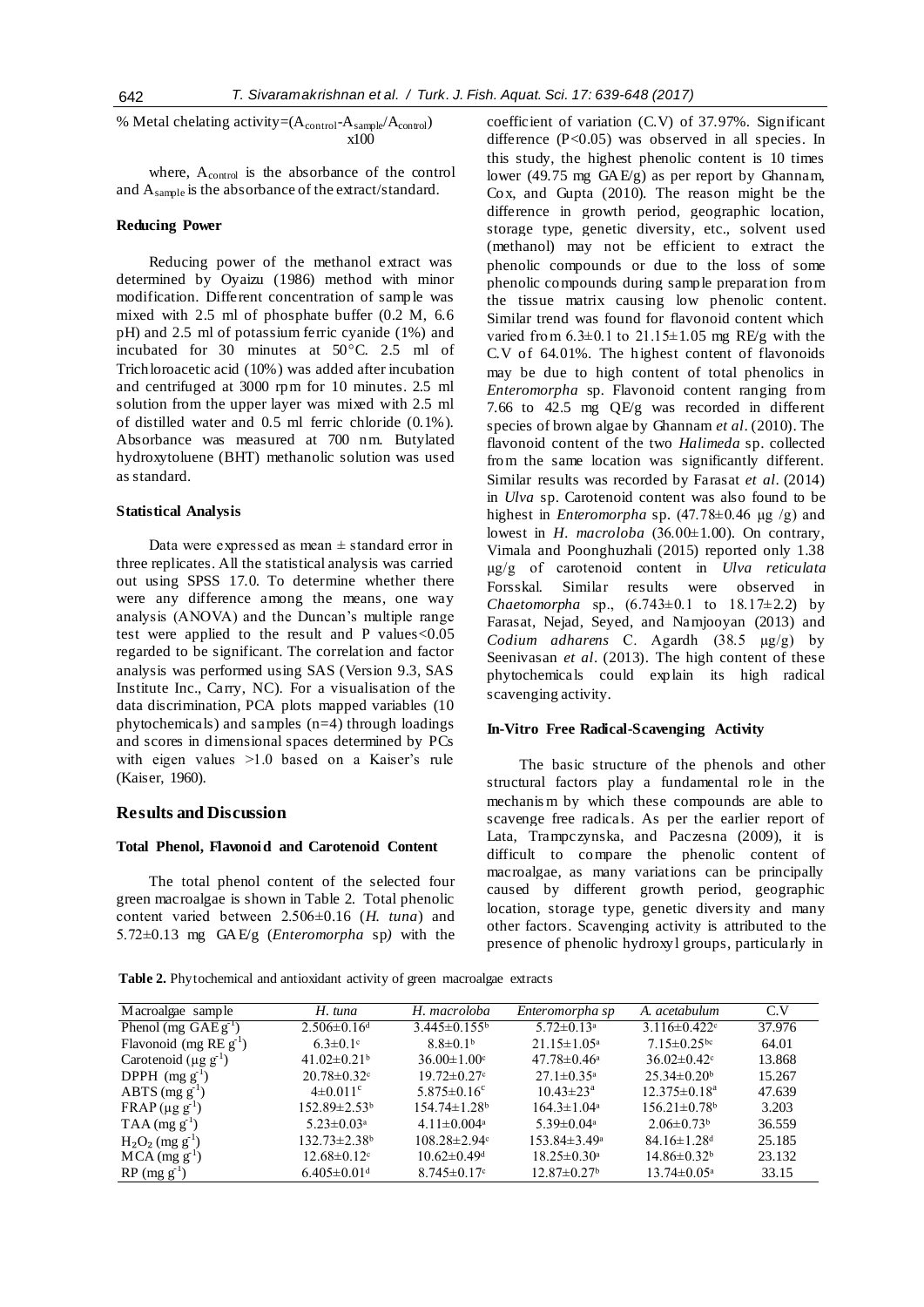the 3′OH and 4′OH of the three-carbon chain.

# **DPPH Radical Scavenging Activity**

Antioxidant molecules can quench DPPH free radicals (i.e., by providing hydrogen atoms or by electron donation, conceivably via a free-radical attack on the DPPH molecule) and convert them to a colorless/ bleached product (i.e., 2, 2-diphenyl-1 hydrazine, or a substituted analogous hydrazine), resulting in decrease in absorbance at 517 nm. The DPPH activity of methanolic extract varied from 19.72 $\pm$ 0.27 to 27.1 $\pm$ 0.35 mg/g with the C.V of 15.26% (Table 2). The DPPH activity was maximum for *Enteromorpha* sp*.* which is also significantly different  $(P<0.05)$  from the other species. There was a steady increase in inhib ition of radicals with concomitant increase in concentration of the extract establishing dose dependence of the extract in scavenging DPPH radicals. The inhibition effects of extract on DPPH radicals increased with increasing concentration (0.2-2 mg/ml), being highest in *H. macroloba* (70.1%) and lowest in *H. tuna* (68.8 %) at

2 mg/ml (Figure 1 (a)). The level of inhibition observed in this present study is higher than the inhibition reported by Seenivasan *et al*. (2013) for *Sargassum wightii* Greville ex J. Agardh which is having high scavenging activity to curb against free radical. Foon *et al*. (2013) reported 46.07 % and 56.03% of DPPH activity in *Padina* sp. and *Eucheuma cottonii* Weber-van Bosse at 2 mg/ml. The variation in DPPH radical scavenging activity may be due to different extraction methods and solvents used in various studies which may influence antioxidant ranges. Our data is in agreement with the report for green macroalgae namely *Chaetomorpha antennina*  (Bory) Kutzing and *Enteromorpha intestinalis* (Linnaeus) Nees by Megha and Sabale (2013) and red macroalgae namely *Gracilaria corticata* (J. Agardh) J. Agardh and *Gelidiella acerosa* (Forsskal) Feldmann & Hamel by Ismail and Hong (2002). The interaction between antioxidant and DPPH is shown to be dependent on the structural conformation of antioxidant. This structural feature of the DPPH test may enable the assay to differentiate phenolic compounds among several compounds

 $(b)$ 

20

20

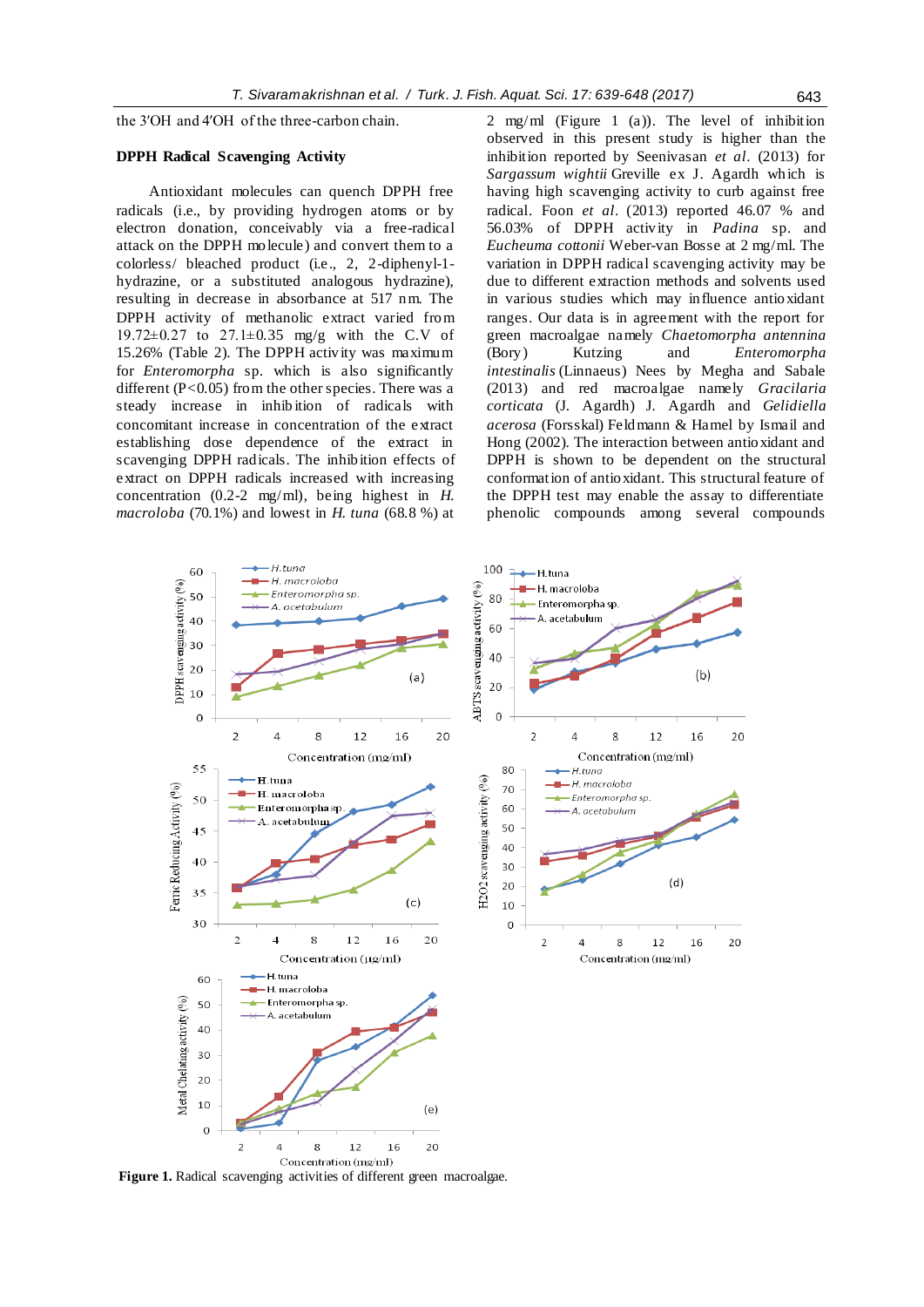usually present in natural system capable of expressing antioxidant activity. These natural compounds have shown higher scavenging ability indicating their potential free radical inhibition. The IC50 value was found to be highest in *H. tuna* indicating lowest potential to scavenge DPPH radical. However, there was non-significant difference between other three species namely *Halimeda macroloba*, *Enteromorpha* sp. and *Acetabularia acetabulum* suggesting equal potential in quenching DPPH radical.

# **ABTS Assay**

ABTS activity was lowest in *H. tuna* (4 mg/g) and highest in *A. acetabulum* (12.37 mg/g) with the C.V of 47.64%. The lowest activity of *H. tuna* may be due to low level of phenol as supported by Farasat *et al*. (2014). But, the highest activity did not corroborate with the highest phenolic content. This may be due to steric obstruction and absence of free 3-OH in the flavonoid structure (mainly flavones) where the absence of hydroxylation at the 3-position on the C-ring rendering electron delocalization difficult so that the end products of the chain reaction was unstable non-resonating structure (Heim, Tagliaferro, & Bobilya, 2002). Like the result obtained in DPPH activity, the scavenging activity also increased with the increase in concentration of extract (2-20 mg/ml), being highest in *A. acetabulum* (92.61%) and lowest in *H. tuna* (57.59%) at 20 mg/ml as shown in figure 1(b) The scavenging activity increased from 33.1 to 53.5% (Figure 1 (c)) with the increase in concentration  $(2-20\mu g/ml)$  but it was lower as compared to DPPH and ABTS scavenging activity. Seenivasan *et al*. (2013) and Boonchum *et al*. (2011) reported only 15.2% and 17.55% for *Chaetomorpha linum* (O. F. Muller) Kutzing and *H. macroloba* respectively. IC50 value indicated that *A. acetabulum* (lowest IC50=6.3 mg/ml) is the highest scavenger of ABTS radical while *H. tuna* (IC50=16.1 mg/ml) is the weakest scavenger. When compared with DPPH scavenging activity, the IC50 value is high for all the macroalgae. The reason may be due to the fact that ABTS assay is based on electron transfer only while DPPH assay is based on both hydrogen and electron transfer. So the lower concentration of extract was sufficient to nullify free radical mediated chain reactions in this assay.

# **FRAP Assay**

FRAP method is based on the comparison of total amount of antioxidant with the reducing capacity of the sample. The highest activity was observed in *Enteromorpha* sp. (164.3 µg/g) and the lowest activity was recorded in *H. tuna* (152.89±2.53) as shown in Table 3 with the C.V of 3.2%. The FRAP value of *Enteromorpha* sp. was not significantly different (P<0.05) from other macroalgae. Fe<sup>2+</sup> ion chelating ability of the methanolic extracts of brown macroalgae *Turbinaria conoides* (J. Agardh) Kutzing and *T. ornata* (Turner) J. Agardh are 58.29±3.66 and  $27.63 \pm 1.34$  mg/g respectively. High FRAP values for brown macroalgae *Sargassum polycystum* C. Agardh and *Padina* sp. have been shown by Matanjun, Muhamed, Mustapha, and Muhammad (2008). The FRAP scavenging effect of the tested extracts decreased in the order of *A*. *acetabulum>Enteromorpha* sp.>*H. macroloba>H. tuna* shown in figure 1(c)*.* Budhiyanti, Raharjo, Marseno, and Iwan (2012) have reported a higher ferrous ion chelating ability in *Sargassum hystrix* J. Agardh*.* An extract with higher binding ability would prevent or inhibit reaction such as fenton type reaction which generates reactive hydroxyl radicals.

# **TAA**

A significant difference (P<0.05) of total antioxidant activity (TAA) between four species of green macroalgae was observed. The maximum antioxidant activity was estimated in *Enteromorpha*  sp.  $(5.39 \text{ mg/g})$  and the minimum activity was recorded in *A. acetabulum* (2.06 mg/g) with the C.V of 36.56%. Even though *H. tuna* possessed lowest phenolic content, it had the second lowest value of TAA. The result may be due to some other nonphenolic compounds having antioxidant activities as reported by Souza *et al*. (2012). Similar result was

**Table 3.** Pearson's correlation coefficient between phytochemicals in green macroalgae

|             | Phenol    | Flavonoids | Carotenoids | <b>DPPH</b> | <b>ABTS</b> | FRAP      | MCA   | $H_2O_2$   | RP    |
|-------------|-----------|------------|-------------|-------------|-------------|-----------|-------|------------|-------|
| Phenol      | 1.000     |            |             |             |             |           |       |            |       |
| Flavonoids  | $0.975**$ | 1.000      |             |             |             |           |       |            |       |
| Carotenoids | 0.672     | 0.798      | 1.000       |             |             |           |       |            |       |
| <b>DPPH</b> | $0.965**$ | $0.942**$  | 0.556       | 1.000       |             |           |       |            |       |
| ABTS        | $0.952**$ | 0.891      | 0.439       | $0.985**$   | 1.000       |           |       |            |       |
| <b>FRAP</b> | $0.921**$ | $0.972**$  | $0.907**$   | 0.838       | 0.770       | 1.000     |       |            |       |
| <b>MCA</b>  | $0.917**$ | 0.884      | 0.726       | 0.783       | 0.783       | $0.905**$ | 1.000 |            |       |
| $H_2O_2$    | $0.975**$ | $0.968**$  | 0.632       | $0.995***$  | $0.967**$   | 0.884     | 0.809 | 1.000      |       |
| RP          | $0.959**$ | $0.933**$  | 0.536       | $0.999***$  | $0.986**$   | 0.824     | 0.769 | $0.992***$ | 1.000 |

\*\*, \*\*\* Significant at 5% and 1% respectively.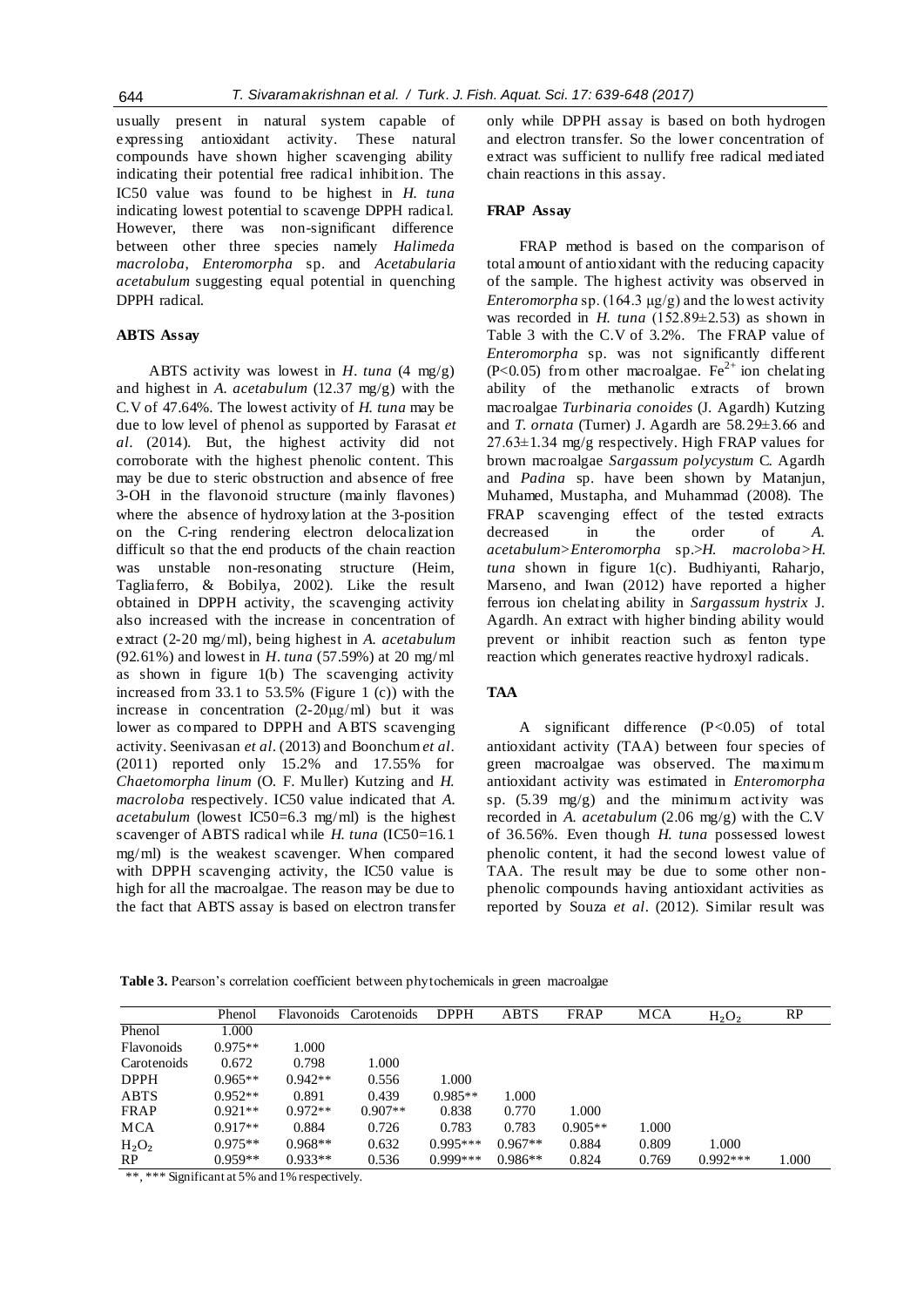also reported by Ganesan *et al*. (2008), Seenivasan *et al*. (2013) and Megha and Sabale (2013).

# **Hydrogen Peroxide (H**₂**O**₂**) Radical Scavenging Assay**

Many species of macroalgae possess scavenging ability of hydrogen.  $H_2O_2$  activity was ranged between 153.84 mg/g (*Enteromorpha* sp) and 84.16 mg/g EDTA (*A. acetabulum*). The dose dependent scavenging activity was found highest in *Enteromorpha* sp (67.66%) and lowest in *H. tuna* (54.49%) shown in figure 1(d). Here, the highest phenolic content did not correspond to the highest  $H<sub>2</sub>O<sub>2</sub>$  activity. The reason may not only be due to phenolic compounds, but also other hydrophilic compounds, for example peptides, fucoidan and Maillard reaction products (Kuda & Ikemori, 2009). The IC50 value was observed to be highest in *A. acetabulum* (1.19 mg/ml) and lowest in *H. tuna* (1.189 mg/ml) reflecting the highest and lowest value of phenolic content respectively.

### **Metal Chelating Activity (MCA)**

In the presence of chelating agents, the complex formation (Ferrozine-Fe<sup>2+</sup>) is disrupted with the result that the red colour of the complex is decreased. These results indicated that the significant  $(P<0.05)$ variation of chelating activity, being lowest for *H. macroloba* (10.62 mg/g) and highest for *Enteromorpha* sp*.* (18.25 mg/g) with C.V of 23.12%. Boonchum *et al*. (2011) reported that hydrophobic phenolic compounds did not contain antioxidant potential. In this present study, the lowest MCA activity observed might be due to the presence of more hydrophobic phenolic compounds in *H. macrobola* and also due to the extraction effect of solvent (80% methanol) which may not be sufficient for the flavonoids responsible for the chelating effect. With the increase in concentration (2-20 mg/ml), the chelating effect was increased, being maximum in *H. tuna* (53.78%) and minimum in *Enteromorpha* sp*.* (37.87%) shown in figure 1(e). The value of IC50 was highest in *Enteromorpha* sp*.* (20.0 mg/ml) and lowest in *A. acetabulum* (17.92 mg/ml). In contrary, the lowest IC50 value of *Enteromorpha* sp*.* did not corroborate with the highest chelating activity indicating slow rate of inhibition*.* It was also reported that the chelating agents that form S-bonds with metal, are effective as secondary antioxidants. This may be explained for the low value of *Enteromorpha*  sp*.* even it has high phenolic and flavonoid content. In this case, *A. acetabulum* might have bound with metal through S-bond by reducing the redox potential of the reactions, thereby stabilizing the oxidized form of the metal ion. Again, metal binding capacities of dietary fibres are well known, e.g. the inhibitory effects on ferrous absorption of algal dietary fibres such as carrageenan might have caused the decrease of ferrous ion in the assay system (Chew, Lim, Omar, & Khoo, 2008).

# **Reducing Power (RP)**

*A. acetabulum* exhibited highest reducing power of 13.74 mg/g while *H. tuna* followed the lowest value (6.405 mg/ml). The result is in line with the report by Boonchum *et al*. (2011) who reported the reducing capacity of 14.323 mg/ml in *H. macroloba*, which is higher than our study. The result may be due to different growth period, geographic location, storage type and genetic diversity as discussed earlier. With the increase in concentration (2-20 mg/ml), the reducing power increased in all the four macroalgae suggesting that an increase in concentration leads to higher electron donating ability. Thus, the reducing property indicated that the antioxidant compounds are electron donors and can reduce the oxidized intermediates of the lipid peroxidation process. The result obtained in the present study is in accordance with the earlier reports in brown macroalgae collected from different regions were found to be endowed with potential reducing abilities (Cho, Lee, Kang, Won, & You, 2011).

### **Correlation Analysis**

The correlation coefficients among phenolics, flavonoid, carotenoids and total antioxidant capacity are listed in table 3. Phenolic content had a strong positive correlation with the flavonoid content and antioxidant capacity ( $r^2$ =0.917-0.975; P<0.05), which was in agreement with many of previous studies of Luo, Wang, Yu, Qu and Su (2010) and Zakaria, Ibrahim, Sulaiman and Supardy (2011) for marine algae. However, non-significant correlation was observed between phenolic and flavonoid content as well as other antioxidant values except FRAP. This shows the carotenoid had antioxidant activities in reducing  $Fe<sup>3+</sup>$  radical. ABTS radical is rather stable, but it reacts energetically with an H-atom donor such as phenolics, being converted into a non-colored form of ABTS. Here, non-significant correlation between flavonoids with ABTS radicals may be due to the kind of flavonoids present in the macroalgae species. This phenomenon might be due to the strong intramolecular hydrogen bond between the 5 hydroxyl and the 4-one in the C ring in flavonoids present in all macroalgae which reduces the contribution of the carbonyl group to the electron delocation. The significant correlation between  $H_2O_2$ and RP indicated that both are reducing in nature where the former is helpful in producing OH<sup>-</sup> ion and the later gains electron in quenching free radicals. Similarly, the lower correlation between carotenoids with DPPH, ABTS,  $H_2O_2$  and RP indicated that only the phenolic compounds are not involved in the antioxidant activity through this pathway but there might be some effects involving other active compounds.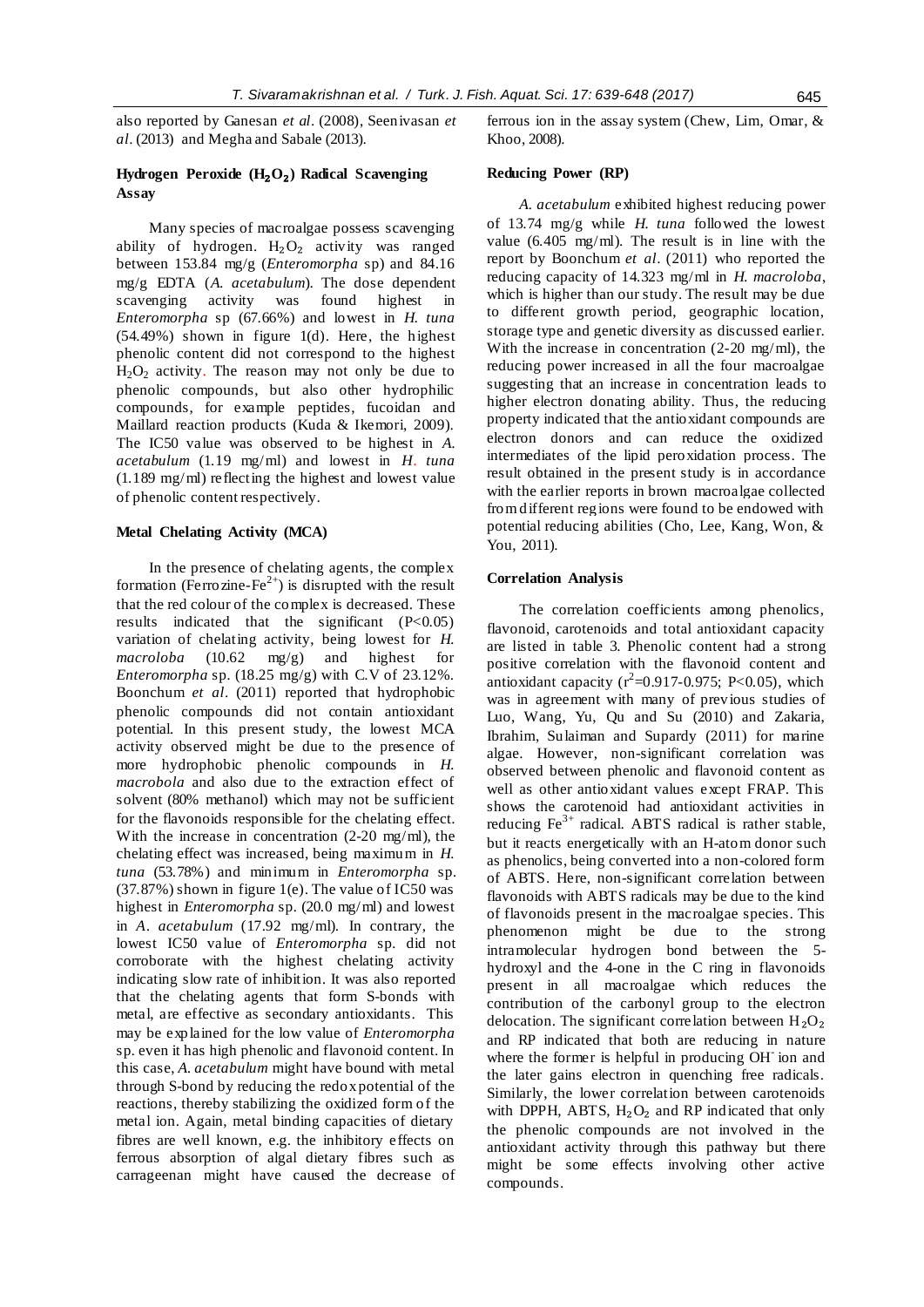### **Factor and Principal Component Analysis**

Phytochemical data from all macroalgae were submitted to factor analysis to identify associations between variables and their ability to discriminate parameters among them. To know how much of the variance in the variables has been accounted for by the variables is based on communalities values. From Table 4, it is observed that over 99.9 % (maximum) of variability is accounted for ABTS value while 88.9 % (minimum) variability was accounted for phenolic content. Out of ten variables used, only two factor was selected, according to the criteria of an eigen value of>1.0. The two factors accounted for 95.97% of total variance (Table 4). After computation of a varimax rotation, it was found that factor 1 and 2, with an eigen value of 6.323 and 3.274, represents 63.23 % and 32.74 % of overall variance. Varimax rotation assumes that each factor has a small number of large loadings and a large number of zero (or small) loadings (Kim and Mueller, 1978). The loadings and factor scores describes the patterning of the data in the analysis. The higher the absolute value of the loading, the more the factor contributes to the variable.

The information present in the loadings can be displayed in two-dimensional loading plots, for instance, by plotting the loading of each variable on PC1 against its loading on PC2. It is often visualized using arrows or lines as in Figure 2 because the direction in which the variables lie on this plot as seen from the origin is used in the interpretation. Variables, for which the angle between the lines connecting them with the origin is small, are strongly correlated. This is because variables that have the same weights have the same effect on the scores: they give the same information about the samples and are, therefore, strongly positively correlated. When the direction from the origin is the same but the points representing the variables are not close to each other, the ratio between the weights on the two PCs is still the same for those variables, which means that they are also

strongly correlated. Variables that are close to the origin have s mall weights and are not important. In our study, ABTS and RP are very strongly correlated because they fall on nearly the same line from the origin. TAA and  $H_2O_2$  are also strongly correlated with each other but not with ABTS and RP. Based on the guidelines provided by Stevens (1992), an attribute was correlated to load heavily on a given component if the factor loading was greater than 0.72. PC1 describes 63.23% of the variance in the data set, and its loadings (Table 4) indicate that it has high contributions from RP (0.985), ABTS(0.971), DPPH (0.942), MCA (0.825) and FRAP (0.776). PC2 showed a high positive loading for  $H_2O_2$  (0.994), TAA (0.929), carotenoids (0.926) and flavonoids (0.769). The factor axes act as a reference frame to determine where the data-variable vectors can be placed by giving factor loadings or coordinates – that is, the numerical labels on the axes represent factor loadings (Comrey & Lee, 1992). The correlation between a vector and one of the factors or with another variable (vector) can be determined as a function of the cosine angle between them. In Fig. 2, the PC1–PC2 plot is explanatory to 63.23% of the total variation in the data set, and is composed of all positive loadings except ABTS and RP as per by their relationship to one another and the x-axis.  $H_2O_2$ scavenging activity had the highest loading (0.994) at the PC2 axis thereby denoting its significant contribution to the variance explained in PC2. From scree plot, the curve flattened after two components. Hence, up to two principal components were chosen explain variability in 10 investigated phytochemicals.

# **Conclusion**

The present study showed that four green macroalgae such *as H. tuna, H. macroloba, Enteromorpha* sp. and *A. acetabulum* possessed total phenol, total flavonoids and varying degrees of antioxidant activity in methanolic extracts. Among all

**Table 4.** Eigen analysis of the correlation matrix loadings of the significant principal components (PCs)

| Variables              | PC1                      | PC <sub>2</sub> |
|------------------------|--------------------------|-----------------|
| Total phenol           | 0.658                    | 0.676           |
| Flavonoids             | 0.594                    | 0.769           |
| Carotenoids            | 0.312                    | 0.926           |
| <b>DPPH</b>            | 0.942                    | 0.232           |
| ABTS                   | 0.971                    | $-0.238$        |
| FRAP                   | 0.776                    | 0.608           |
| TAA                    | $-0.371$                 | 0.929           |
| $H_2O_2$               | $\overline{\phantom{a}}$ | 0.994           |
| <b>MCA</b>             | 0.825                    | 0.479           |
| RP                     | 0.985                    | $-0.158$        |
| Eigen value            | 6.323                    | 3.274           |
| Variance explained (%) | 63.232                   | 32.745          |

Extraction method: Principal component analysis.

Rotation method: varimax with Kaiser normalisation (Eigen value >1).

\*The most significant loadings are highlighted in boldface.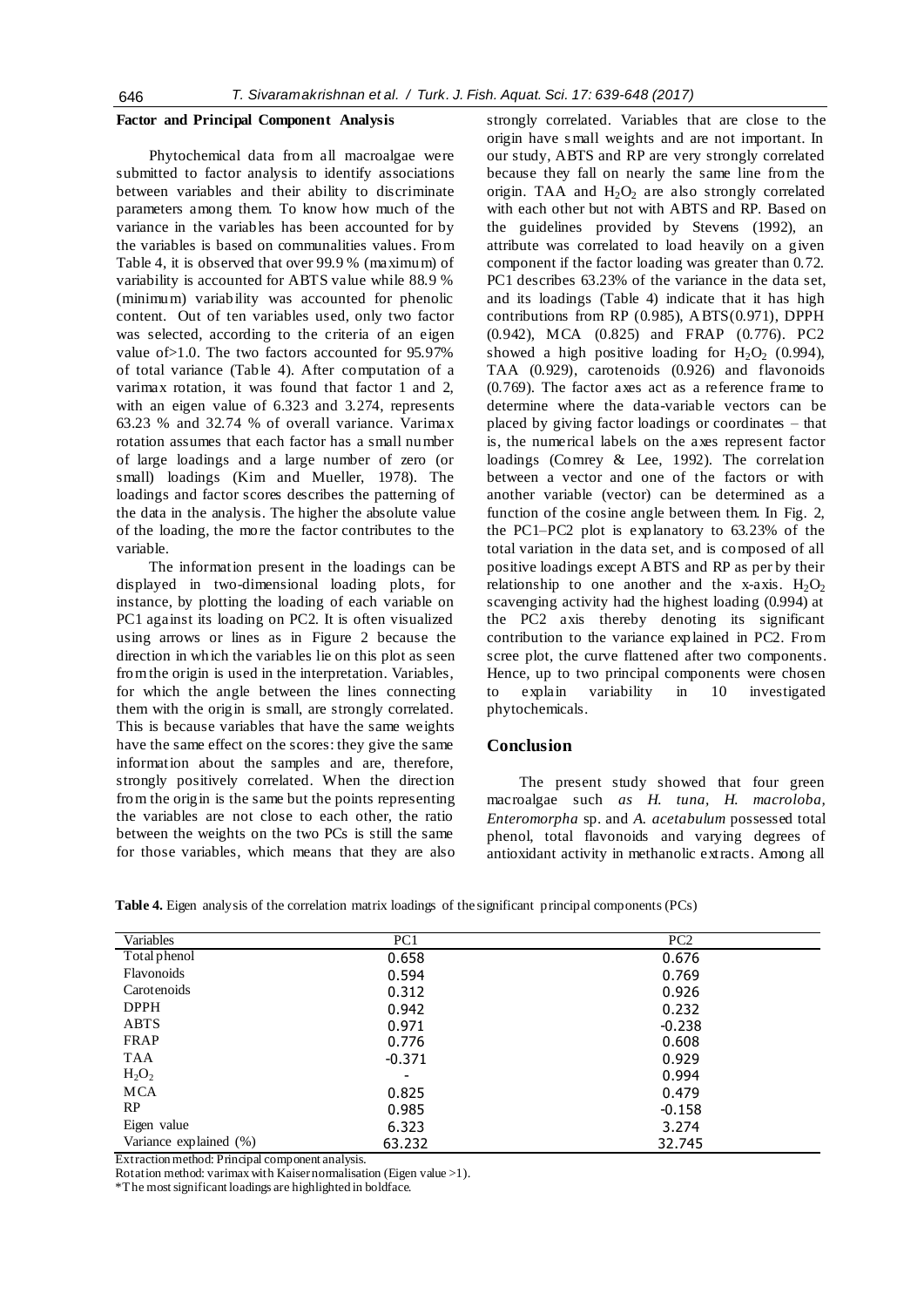### **Component Plot in Rotated Space**



**Component 1** 

**Figure 2.** Loading plot of PC1–PC2 for four macroalgae [VAR001-Phenol, 002-Flavonoids, 003- Carotenoids, 004- DPPH, 005-ABTS, 006-FRAP, 007-TAA, 008-H2O2, 009-MCA, 010-RP].

the species, *Enteromorpha* sp. showed maximum phenol content, flavonoid content and highest antioxidant potential. Acetone extract of *Enteromorpha* sp. exhibited high carotenoid content when compared to other green macroalgae. Therefore, the green macroalgae extracts could provide valuable and promising source of natural antioxidants, which could decrease or retard the risk of cancer, inflammation, obesity, etc. and can replace synthetic antioxidants. The high content of these phytochemicals explain its high radical scavenging activity. The results of the present study confirmed that macroalgae are rich source of phytoconstituents which can be isolated and further screened for various biological activities like disease treatment for mankind. As there is a growing trend of disease and an increased requirement for medicine or drugs, this study recommends that macroalgae being an underutilized bioresource could be exploited in a sustainable manner for the welfare of mankind.

# **References**

- [Abdi, H.,](https://en.wikipedia.org/w/index.php?title=AbdiWilliams&action=edit&redlink=1) & Williams, L.J. (2010). "Principal component analysis". Wiley Interdisciplinary Reviews: *Computational Statistics, 2* (4), 433–459.
- Benzie, I.F.F., & Strain, J.J. (1999). Ferric reducing (antioxidant) power as a measure of antioxidant capacity: the FRAP assay. In L. Packer L(Ed), *Oxidants and Antioxidants of Methods in Enzymology* (pp. 15-27). Orlando, Academic Press., 506 pp.
- Boonchum, W., Peerapornpisal, Y., Duangta, K., Pekkoh, J., Pumas, C., Utan, J., … Vacharapiyasophon, P. (2011). Antioxidant Activity of some Seaweed from the Gulf of Thailand. *International Journal of Agriculture & Biology,* 13(1), 95-99.
- Budhiyanti, S.A., Raharjo, S., Marseno, D. W., & Iwan, Y. B. (2012). Antioxidant activity of brown algae

*Sargassum* species extract from the coastline of Java Island. *American Journal of Agricultural Biological Science, 7(*2), 337-346.

- Cahyana, A.H., Shuto Y., & Kinoshita Y. (1992). Pyropheophytin a as an antioxidative substance from the marine alga, Arame (Eisenia bicyclis). *Bioscience Biotechnology Biochemistry*, 56, 1533-1535.
- Chakraborty, K., & Paulraj, R. (2010). Sesquiterpenoids with free radical scavenging properties from marine macroalga *Ulva fasciata* Delile. *Food Chemistry,* 122, 31-41.
- Chew, Y.L., Lim, Y.Y., Omar, M., & Khoo, K.S. (2008). Antioxidant activity of three edible seaweeds from two areas in South East Asia. *Science Direct LWT*. 41, 1067-1072.
- Cho, M., Lee, H.S, Kang, I.L.J., Won, M.H., & You, S.G. (2011). Antioxidant properties of extract and fractions from *Enteromorpha prolifera*, a type of green seaweed. *Food Chemistry*, 127, 999-1006.
- Comrey, L.A. & Lee, H.B. (1992). A first course in factor analysis (2nd ed.). Hillside, NJ: Lawrence Erlbaum Associates.
- Decker, E.A., & Welch, B. (1990). Role of ferritin as a lipid oxidation catalyst in muscle food. *Journal of Agriculture Food Chemistry,* 38, 674-677.
- Farasat, M., Nejad, R.A.K., Seyed, M.B.N., & Namjooyan F. (2014). Antioxidant activity, total phenolics and flavonoid content of some edible green seaweeds from Northern coasts of the Persian Gulf. *Iranian Journal of pharmaceutical Research,* 13(1), 163-170.
- Farasat, M., Nejad, R.A.K., Seyed, M.B.N., & Namjooyan, F. (2013). Antioxidant properties of some filamentous green algae (Chaetomorpha Genus). *An international journal: Brazilian archives of Biology and Technology,* 56(6), 921-927.
- Foon, T.S., Ai, L.A., Kuppusamy, P., Yusoff, M.M., & Govindan, N. (2013). Studies on in-vitro antioxidant activity of marine edible seaweeds from the east coastal region of Peninsular Malaysia using different extraction methods. *Journal of Coastal Life Medicine,*  1(3), 193-198.